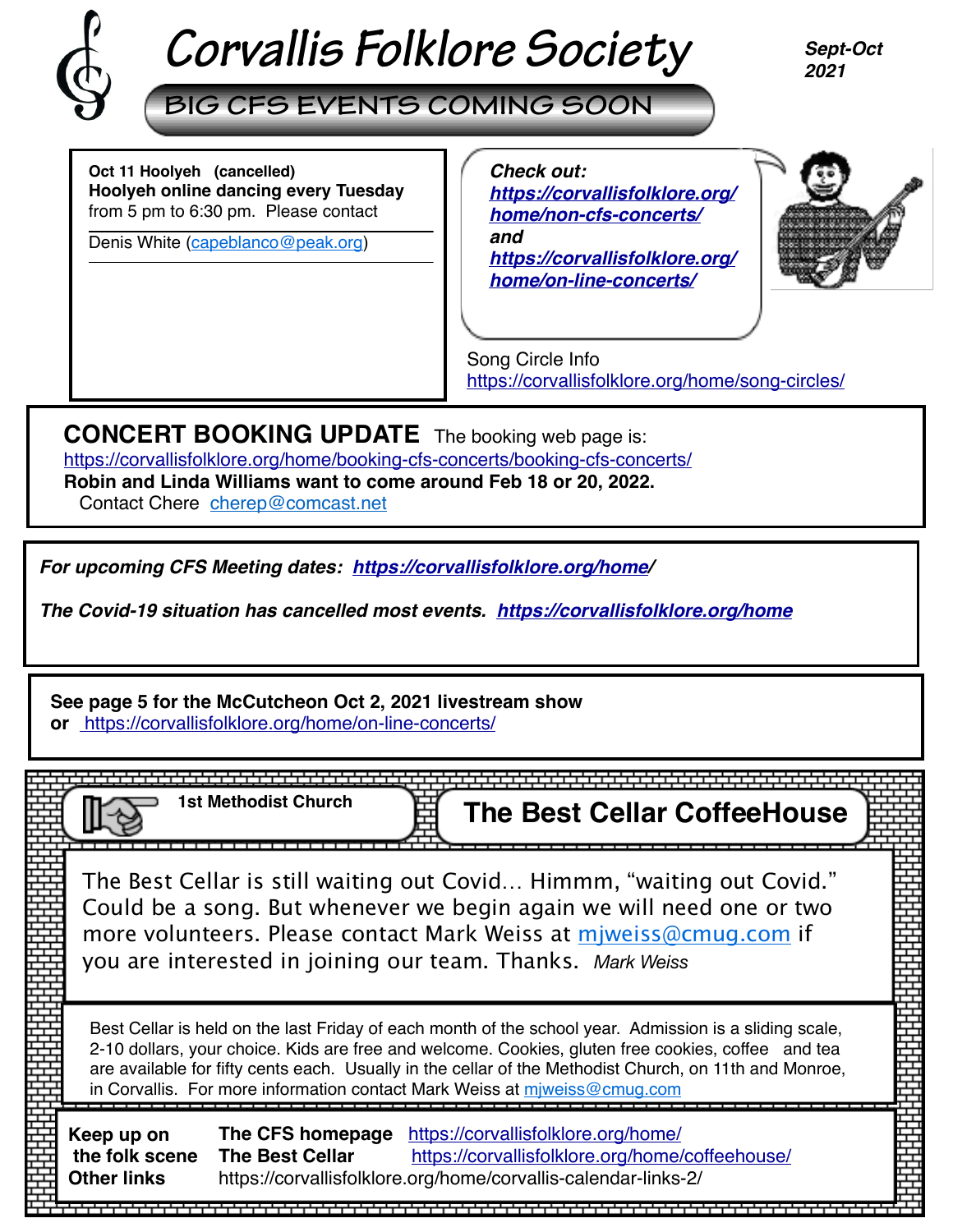#### **Aug-Sept 2021 Corvallis Folk Events**

#### **Oct 11 (Mon)** *UUSH***, Hoolyeh International Folk Dance,**  (Cancelled until deemed safe)

#### **NOTE: Hoolyeh online dancing every Tuesday**

There is weekly international folk dancing online led by Hoolyeh folks. Every Tuesday from 5 pm to 6:30 pm. Please contact Denis White ([capeblanco@peak.org](mailto:capeblanco@peak.org)) for playlists and details for joining zoom broadcasts.

#### **Octt 11 (Mon) - CFS NewsletterDeadline**

#### **Oct 12 (Tue)** *CAC* **LOCAL FOLK Cancelled**

#### **≈≈ CFS sponsored events listed in bold type ≈≈**

#### *Locations in Corvallis:*

*GH:* Gatton Hall, First Congregational Church, 4515 SW West Hills Rd

*CAC:* Corvallis Arts Center, 700 SW Madison.

*IC:* Imagine Coffee, 5460 SW Philomath Bv

*FPC:* First Presbyterian Church, 114 SW 8th St.

*MC:* Methodist Church: 1165 NW Monroe

*OFH:* Odd Fellows Hall, 223 SW 2nd 3rd St., Corvallis

*T Troubadour Music, 521 SW 2nd St, Corvallis*

*UU:* Unitarian-Universalist Fellowship, 2945 NW Circle Bv

*UUSH:* Unitarian-Universalist Fellowship, 2945 NW Circle Bv, Social Hall

*W:* Whiteside Theatre, 361 SW Madison

\* advanced tickets at **Grass Roots Books**, 227 SW 2nd and Ticket Tomato or (for Whitesides, [Brownpapertickets](https://www.brownpapertickets.com) )

#### **Repeating Out of Town Events (most if not all of these are cancelled for now)**

| 2nd Friday — Ceili, 7-8pm lesson, 8-11 Ceili, \$10 VFW Hall, 630<br>Hood St., NE, Salem, http://www.ceiliofthevalley.org                                                                                                                                                                                              |  |  |                                                                                     |
|-----------------------------------------------------------------------------------------------------------------------------------------------------------------------------------------------------------------------------------------------------------------------------------------------------------------------|--|--|-------------------------------------------------------------------------------------|
|                                                                                                                                                                                                                                                                                                                       |  |  |                                                                                     |
| 3rd Friday – English Country Dances, Santa Clara Grange Hall, 295<br>Azalea Drive FMI: 541 935 6051                                                                                                                                                                                                                   |  |  |                                                                                     |
| 2nd & 4th Saturdays - EFS Contra Dance 7pm lesson, 7:30pm<br>dance, \$8 public, \$6 EFS/CFS, -\$1 before 7:30pm&students (w/                                                                                                                                                                                          |  |  |                                                                                     |
| ID), The Dunn School, 3411 Willamette St., EugeneFMI:                                                                                                                                                                                                                                                                 |  |  |                                                                                     |
| 3rd Saturday - Contra Dance 7:00-9:30pm dance<br>Greenacres Grange, 93393 Greenacres Lane, Coos Bay<br>Last Sunday – Old Time Jam4:00pm, free<br>Cozmic, 8th and Charnleton, Eugene, FMI:541-228-1644<br>Calendar Contact: calendar@corvallisfolklore.org<br><b>CFS Newsletter :</b> newsletter@CorvallisFolklore.org |  |  |                                                                                     |
|                                                                                                                                                                                                                                                                                                                       |  |  | Every Tuesday IC – Celtic Jam, 7:00pm, free $\frac{\text{http://}}{\text{http://}}$ |
|                                                                                                                                                                                                                                                                                                                       |  |  |                                                                                     |

### **Folk music on the internet From Chere Pereira:**

There are many musicians who are performing on facebook. Here are two great ones: **Sally Rogers Music** (a song a day; and there is an exceptional version of Lovely Agnes with Claudia Schmidt)

**Susan Werner** (has something every Sunday at 4 PM).

## We have a tentative date for **John McCutcheon, Sunday, March 20, 2022**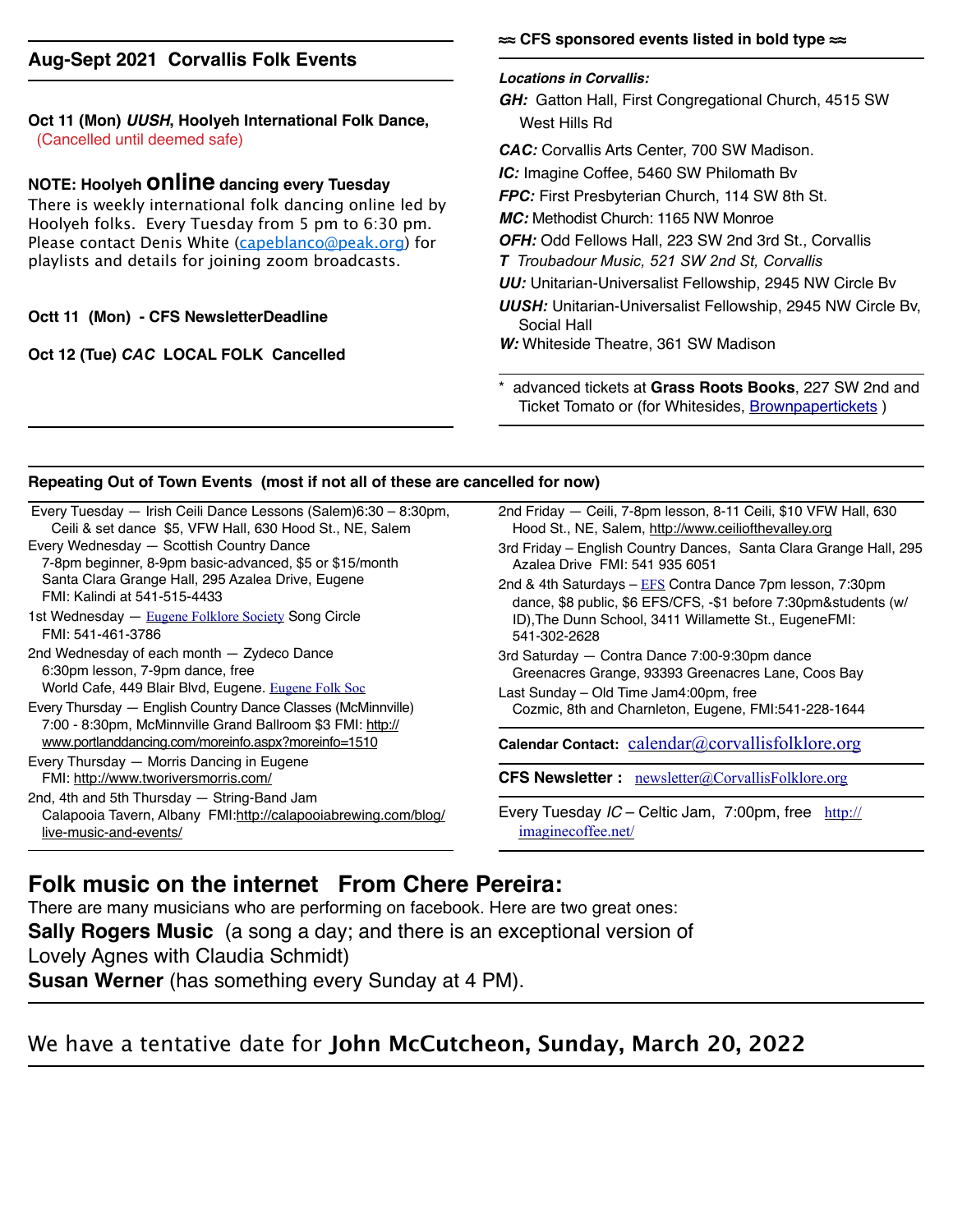# Let's Dance! Sponsored by the **Corvallis Folklore Society**

**Contras 1st and 3rd Saturdays** (September to June) in Corvallis

## **CFS Contra dances are CANCELLED for now**

We dance regularly at **Gatton Hall**, **4515 SW West Hills Road**, Corvallis, Oregon, 97333. From downtown, take Western Ave. After the light at 35th, Western Ave veers left, stay right on West Hills Rd. Gatton Hall is at First Congregational Church on the right.

For more information, visit: **corvallisfolklore.org**

Regular dances start at 7:30 pm, newcomer's instructions at 7:00 pm. **Price is \$8-10 sliding scale**; CFS members/students-\$2 off; bikers/walkers- \$1 off **18 & under get in free**. **OSU Contra Club members: \$5**

No partners needed. Kids welcome. Please bring clean soft-soled shoes.

## **LOCAL FOLK! is cancelled until further notice.**

**Announcement.** The **Hoolyeh International Folk Dancers** are now meeting once a month on the 2nd Monday at the UU Fellowship Social Hall, 2945 NW Circle Blvd, Corvallis, OR 97330. They will meet from 6:30 to 9:30 with beginning teaching from 6:30 to 7:15, program dancing from 7:15 to 8:00, intermediate teaching from 8:00 to 8:15 or 8:30, and request dancing from 8:30 to 9:30.

**Hoolyeh** will not dance offline again until it is safe'

## **Hoolyeh online dancing every Tuesday**

There is weekly international folk dancing online led by Hoolyeh folks. Every Tuesday from 5 pm to 6:30 pm. Please contact Denis White ([capeblanco@peak.org](mailto:capeblanco@peak.org)) for playlists and details for joining zoom broadcasts.

## **Whitesides Music Series**

**Contact for info or to volunteer: Rob Gandara [rgandara@whitesidetheatre.org](mailto:rgandara@whitesidetheatre.org)**

**See below and check the below link: <https://www.whitesidetheatre.org/live-events.html>**

## **LOOKING AHEAD: [Whiteside Theatre Concerts](https://corvallisfolklore.org/home/whitesides-cfs-concerts-2/)**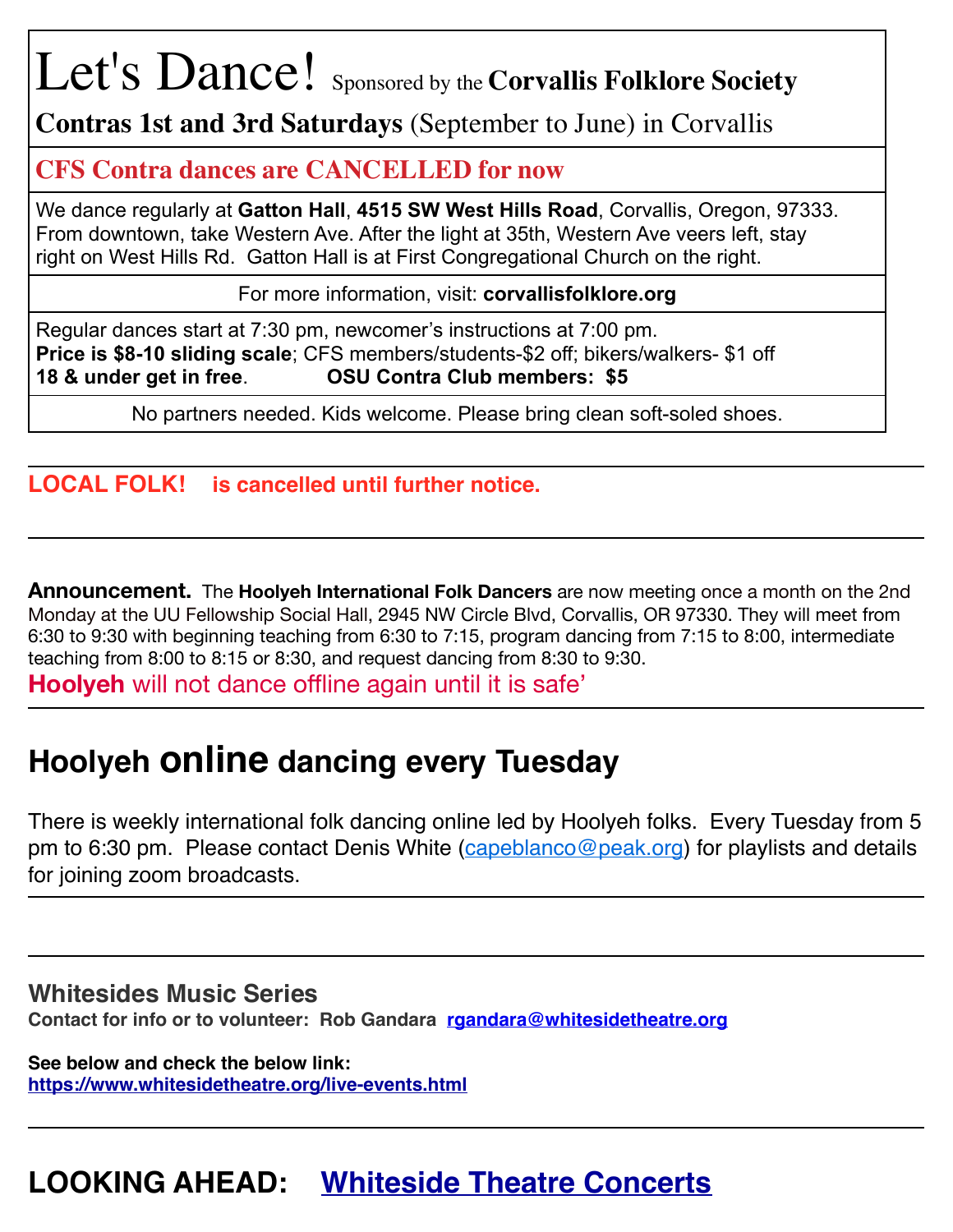#### **Robbie Fulks**

Robbie Fulks comes to the Whiteside on **Friday, Oct 8, 7 pm**

Advance GA seats \$20 online at [WhitesideTheatre.org/live-events](http://whitesidetheatre.org/live-events) and at Corvallis Brewing Supply All Tickets \$25 day of the show

Robbie Fulks is a singer, recording artist, instrumentalist, composer, and songwriter. His most recent release, 2017's Upland Stories, earned year's-best recognition from NPR and Rolling Stone among many others, as well as two Grammy® nominations, for folk album and American roots song ("Alabama At Night")

\*\*\*\*

Oct. 24, 7 pm, Golden Bough, Advance GA \$12, Day of show all tickets \$15 \*\*\*\*

The Wailin' Jennys, March 8, 2022, 7:00 pm / Doors open at 6:00 pm Reserved: \$40, \$50, \$55 Tickets may be available at the box office at 6:00 pm on the day of the event.

## **ON-line Concerts and Festivals**

**Sunday, Sept, 19, 2:30 Pacific Time, Zoom Concert Double Duets** *William Pint & Felicia Dale and Tania Opland and Mike Freeman <https://corvallisfolklore.org/home/on-line-concerts/>*

## **September 24-26, 2021. fAll Song Festival**, **Virtual, and online**

**Portland FolkMusic Society** is delighted to announce this new event - not because of the pandemic, but because we want to create a space where old and new friends from across the US and around the world enjoy music together. No cars, no hotels, just music!

PFS is planning a full slate of events, starting with a wonderful group of guest artists: Cindy Kallet & Grey Larsen, Rita Gallagher, William Seiji Marsh, Michelle Alany, LaRhonda Steele, and Arietta Ward, who will do concerts over the three days. We'll have workshops, song circles and panels led by participants, and there will be big events every evening where participants who want to can sing for the whole group, and those who don't can soak up the good vibes and good singing.

In March this year, we held our first big on-line event, Singtime 2021, and the participants - from 26 states and nine countries - created a magical space, filled with warmth, music and community. We hope you will come to *f*All Song and create more magic.

To **find out more**, to **register**, and to **volunteer** to lead a song circle or a workshop or help with tech, [just click here.](https://portlandfolkmusic.org/content.aspx?page_id=22&club_id=748368&module_id=478957)

Thanks, keep singing, and we hope to see you in September. Alana McKenzie for the PFS *f*All Song organizing committee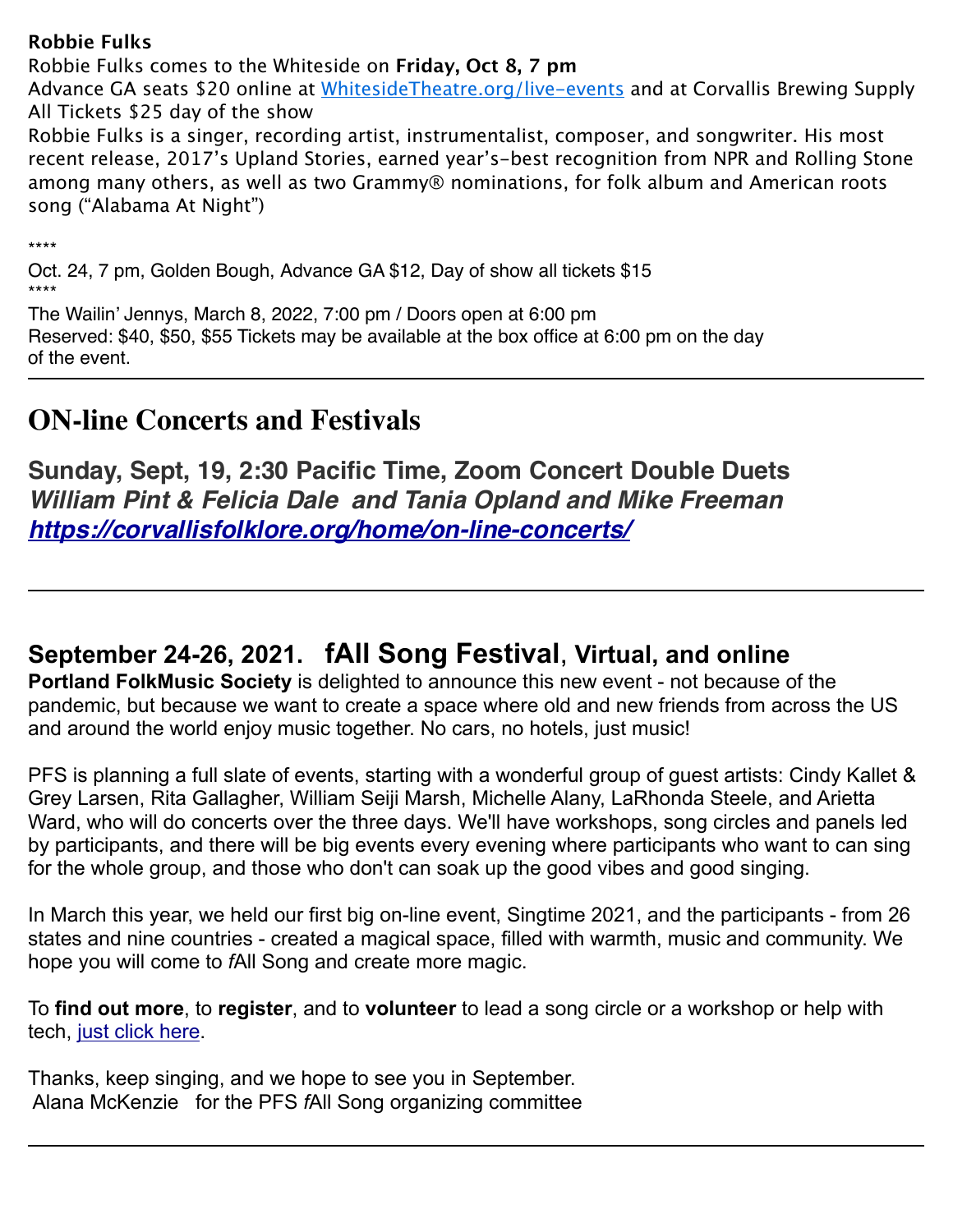## **South by Northwest: John McCutcheon & his Northwest Friends livestream show Saturday, October 2nd, 2021**

**Show Time:** 5:00pm PDT / 7:00pm CDT / 8:00pm EDT

John McCutcheon, based in Georgia, has been a frequent visitor to the Pacific Northwest for over forty years. He's developed loyal followings in Seattle, Portland, Corvallis, Eugene, Olympia, and beyond. His yearly tours there were interrupted in 2020 and 2021, by the pandemic. So he's taking to the internet to gather friends old and new for an evening of songs, stories, instrumentals, and all sorts of mischief.

*Unlimited on-demand replay for 48 hours after the show. Buy tickets here:*

<https://boxoffice.mandolin.com/products/south-by-northwest-john-mccutcheon-his-northwest-friends> **Ticket Options:**

**\$20 |** General Admission

**\$30 |** Family/Household

**\$10 |** Student

\*

\*

**\$5 |** Unemployed/Laid Of

**\$50 |** Music Supporter

### **CFS History: see the links at the bottom of a CFS webpage**

The CFS web link for **membership**: <https://corvallisfolklore.org/home/membership/>

Information and a description of the Memberplanet system is posted there. **Make sure we have your e-mail address if you want to receive the newsletter.**

\* please contact: [membership@CorvallisFolklore.org](mailto:membership@CorvallisFolklore.org)

#### **Membership Changes: member database is now an online service: Memberplanet.com**

What this means for Corvallis Folklore members:

- \* You must have and use an email address to create or update your membership profile, and to receive notices from Corvallis Folklore
- \* You will be getting Corvallis Folklore newsletters and updates via email
- \* You will be able to renew your membership completely online using a credit card to pay
- \* Alternatively, you can send in a paper check to the address at the bottom
- \* Note the new fee structure below; Member Planet may not have that correct yet (send a check)
- \* If we have your email, you should have gotten an invitation to "join" Corvallis Folklore Society at memberplanet.com. Please do go there to update your profile and create a unique password. If you have not gotten this email, or have discarded it, please contact: [membership@CorvallisFolklore.org](mailto:membership@CorvallisFolklore.org)
- \* If we do NOT have your email, you will have to give it to us: Send email to membership@CorvallisFolklore.org stating your name, your family members' names (if any) and your email. We'll create your account and send you an invitation to "join" as above.

**The CFS Fee Structure** 

As of July 1, 2018, CFS membership is free for the children of members and **each adult membership**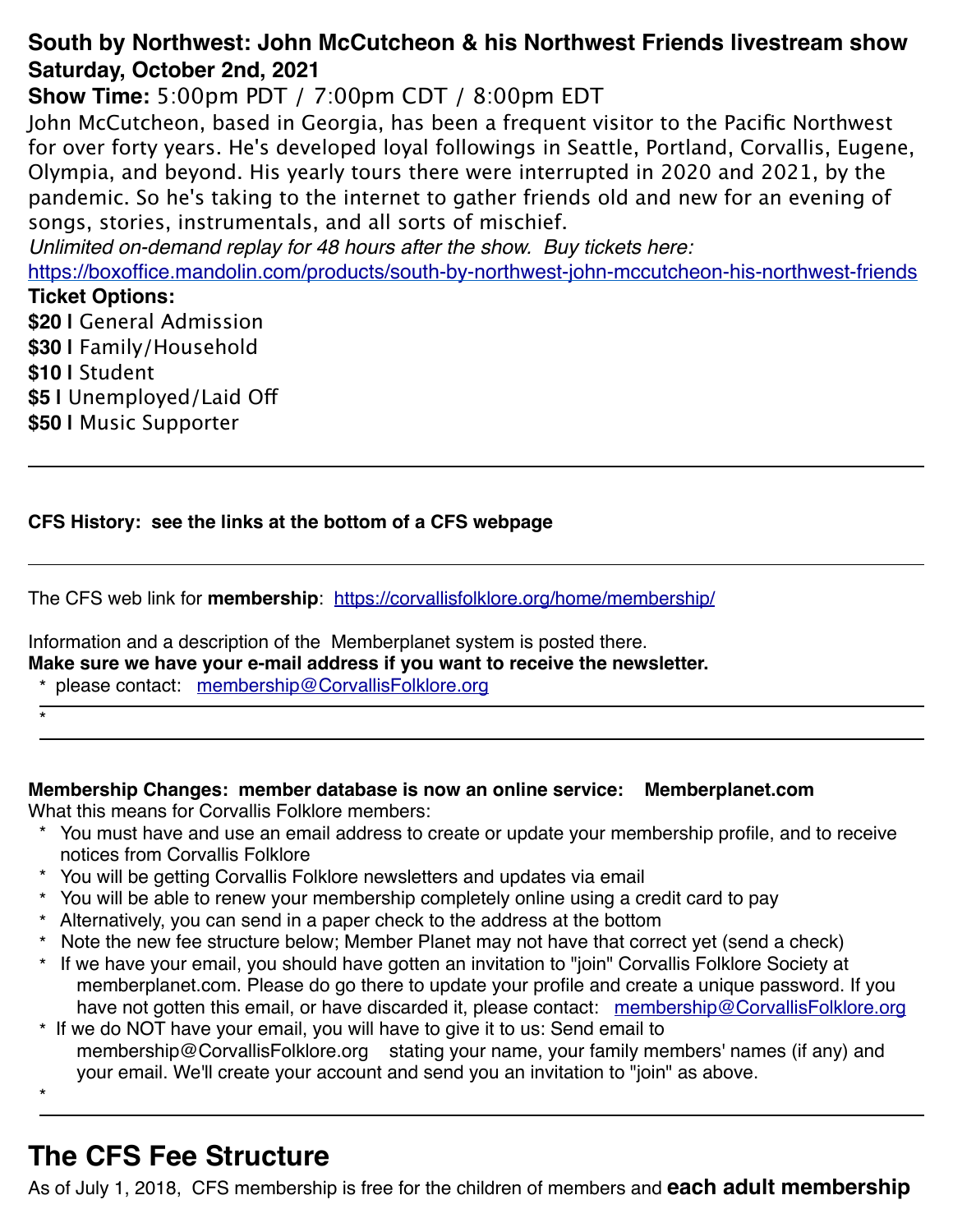**will be associated with a single email, with a fee of \$10 per year.** When your membership renewal notice comes to you, please choose the new "one size fits all" fee. If you and your family each wish to have their own membership, you should each sign up individually using your own email. As always, you may sign up or renew online or send in a check to CFS along with your contact information (or renew/sign up at an event).

#### **Newsletter Changes:**

The monthly CFS Newsletter is now created in PDF format. An email link to current issue is automatically sent to members. (You need to have a reader app, such as the free Adobe Reader, to display the PDF). See also: <https://corvallisfolklore.org/home/newsletter-concerts-and-information/>

Anyone who doesn't have a computer can go to the Corvallis Public Library to:

-Ask reference staff to help you get online to look at the newsletter at: [CovallisFolklore.org](http://covallisfolklore.org/)



AND/OR View the hard copy on file in CFS notebook the Library Reading RoomMonthly Newsletter in Library Reading Room

The CFS Newsletter Archive at the public library has been moved. The "Browsing Collection" of community publications is now located in the room with back issues of magazines, in the room north of the main reading room. Copies of current and past issues are in a white binder on the window ledge at the far end (west wall). A limited number of complimentary Newsletters are still located in the public info area near the meeting room.

It is also posted on the CFS website.

| <b>Membership Form</b>                                                               |                                                                                                      |                                                           |                                                                                           | Date                                                                                      |                                                                                 |
|--------------------------------------------------------------------------------------|------------------------------------------------------------------------------------------------------|-----------------------------------------------------------|-------------------------------------------------------------------------------------------|-------------------------------------------------------------------------------------------|---------------------------------------------------------------------------------|
| Address_                                                                             |                                                                                                      |                                                           |                                                                                           |                                                                                           |                                                                                 |
|                                                                                      |                                                                                                      |                                                           |                                                                                           |                                                                                           | Corvallis<br>Folklore                                                           |
| E-mail                                                                               |                                                                                                      |                                                           |                                                                                           |                                                                                           |                                                                                 |
|                                                                                      |                                                                                                      |                                                           |                                                                                           |                                                                                           | Check one: New Member Menewing Alexander Menew after lapse Mandress change only |
|                                                                                      |                                                                                                      | Dues per year: \$10 per e-mail (OK to pay several years)  |                                                                                           |                                                                                           |                                                                                 |
| Please fill out this form                                                            | Pay on-line ("one size fits all" fee) or<br>and mail with your dues check to:                        | <b>CFS Membership</b><br>PO Box 1690, Corvallis, OR 97339 |                                                                                           |                                                                                           |                                                                                 |
| <b>Position</b><br>President<br>Vice Pres.<br>Secretary<br>Treasurer<br>Contra Dance | <b>Name</b><br>Jason Schindler<br>Van Fister<br>Anne Smith<br><b>Bill Pfender</b><br>Jennifer Carlin |                                                           | <b>Position</b><br>Concerts<br><b>Best Cellar</b><br>Newsletter<br>Calendar<br>Membership | <b>Name</b><br>Chere Pereira<br>Mark Weiss<br>Dick Thies<br>Dave Rabinowitz<br>Van Fister |                                                                                 |